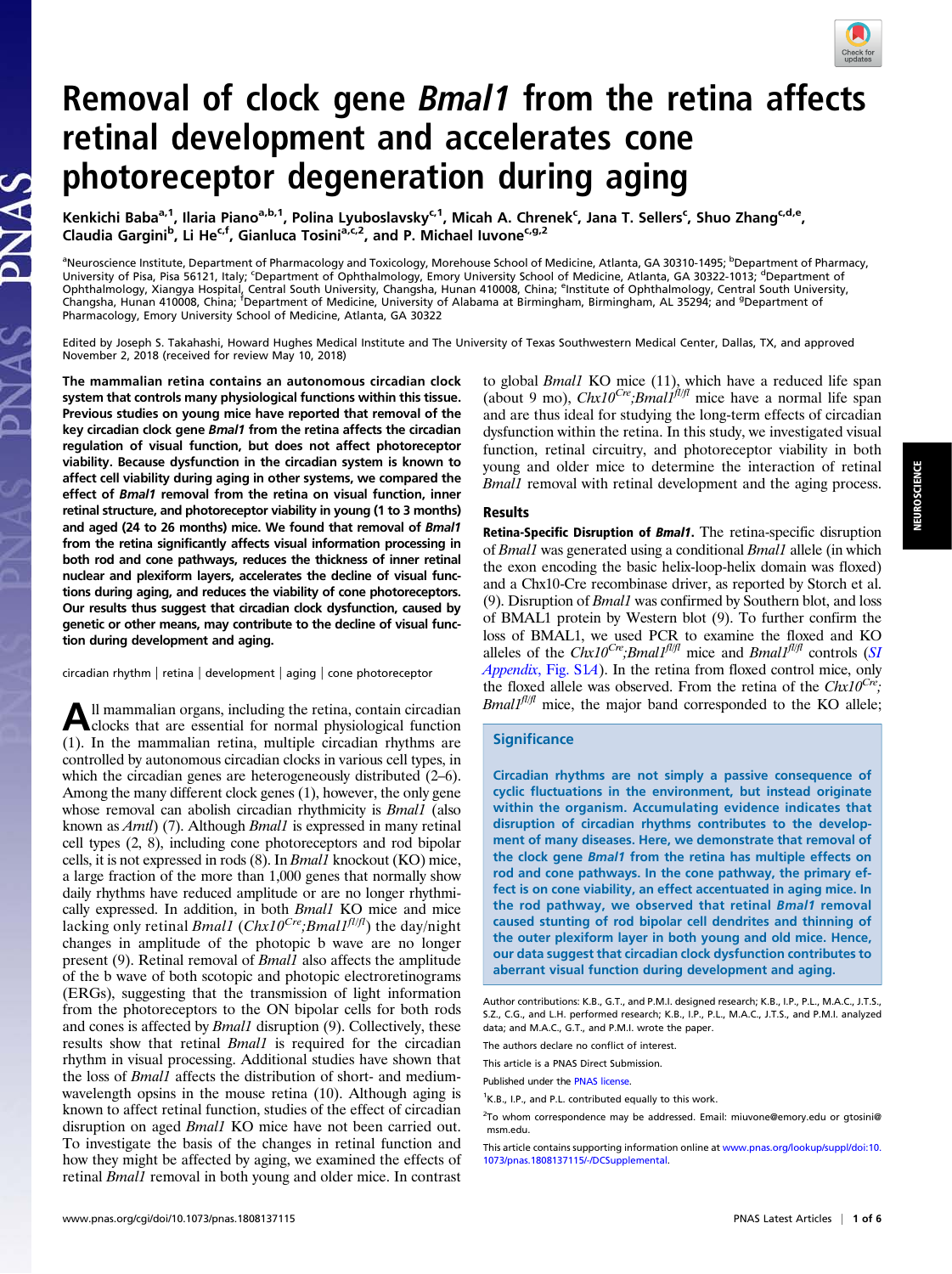there was a very faint band corresponding to the floxed allele, indicating that floxed alleles were excised in the majority of retinal cells. In addition, we examined immunofluorescence staining of retinas from  $Chx10^{Cre}$ ; Bmall<sup>fl|fl</sup> mice and Bmall<sup>fl|fl</sup> controls ([SI](http://www.pnas.org/lookup/suppl/doi:10.1073/pnas.1808137115/-/DCSupplemental) Appendix, Fig.  $S1B$ ). We found the staining for BMAL1 to be greatly reduced, but not completely eliminated, in the retinas of  $Chx10^{Cre}$ ;Bmal1<sup>fl|fl</sup> mice compared with Bmal1<sup>fl|fl</sup> control mice.

Disruption of Bmal1 in the Retina Reduces the b-Wave Amplitudes of the ERGs of Young and Aged Mice. Examination of ERGs in  $Chx10^{Cre}$ ;  $Bmal1<sup>fil/fl</sup>$  mice compared with littermate  $Bmal1<sup>fil/fl</sup>$  controls showed that both scotopic (rod-based) and photopic (cone-based) ERGs in  $Chx10^{Cre}$ ; Bmal $1<sup>f1/f1</sup>$  mice exhibited significantly lower b-wave amplitudes in comparison with *Bmal1<sup>fl/fl</sup>* mice at 3 mo of age (Fig. 1). The scotopic a-wave amplitude was not different between the two genotypes (Fig. 1A), whereas the b-wave amplitude of the scotopic ERGs was significantly lower in  $Chx10^{Cre}$ ; Bmal1<sup>fl|fl</sup> mice than in Bmall<sup>fl/fl</sup> littermate controls ( $P < 0.01$ ; Fig. 1B). The decrease in b-wave amplitudes in  $Chx10^{Cre}$ ; Bmall<sup>fliff</sup> mice was not due to offtarget effects of the  $Chx10^{Cre}$  driver, as the scotopic and photopic b-wave amplitudes of the  $Chx10^{Cre}$ ; Bmal1<sup>+/+</sup>, Bmal1<sup>fl/fl</sup>, and C57BL/6 mice were all similar and all significantly greater than the amplitudes of the *Chx10<sup>Cre</sup>;Bmal1<sup>fl/fl</sup>* mice (*[SI Appendix](http://www.pnas.org/lookup/suppl/doi:10.1073/pnas.1808137115/-/DCSupplemental)*, Fig. S2). Thus, both rod and cone retinal pathways are affected by retinal Bmal1 disruption.

When 24-mo-old  $Bmal<sup>f||f||f|</sup>$  mice were examined, both scotopic aand b-wave and photopic b-wave amplitudes were significantly decreased compared with those of young animals ( $P < 0.001$ ), indicating an effect of aging on photoresponses both at the photoreceptor level and the bipolar cell level. When the responses of aged  $Chx10^{Cre}$ ; Bmall<sup>fl/fl</sup> animals were examined and compared with those of aged  $Bmal1<sup>f||f||f|</sup>$ </sup> animals, no difference was observed in the scotopic a-wave amplitude between the  $Chx10^{Cre}$ ; Bmal1 $f^{fl/f}$  and *Bmal1<sup>fl/fl</sup>* animals ( $P > 0.5$ ; Fig. 1 A and D), suggesting that removal of Bmal1 did not change the age-related decrease in the rod photoreceptor response. In addition, the age-related decrease in the scotopic b wave was similar in both aged  $Chx10^{Cre}$ ; Bmal1<sup>fl/fl</sup> mice  $(45\%$  decrease at the highest flash intensity) and *Bmall*<sup>fl/fl</sup> mice  $(53\%$  decrease at the highest flash intensity) (Fig. 1 B and E). When the photopic response was examined, however, the agerelated decline in the photopic b wave showed a trend for a larger decrease in  $Chx10^{Cre}$ ;*Bmal1<sup>fl/fl</sup>* KO mice (60% at the highest flash intensity) compared with *Bmall*<sup> $fl/fl$ </sup> mice (42% at the highest flash intensity). Overall, these results suggest that aging diminishes the ERG response of both rod- and cone-based retinal pathways and that disruption of the retinal circadian rhythm may increase the decline during aging of cone-based bipolar responses, but not of those in the rod pathway.

Removal of Bmal1 Affects Retinal Circuitry. The ERG data show that at both young and old ages, the bipolar cell response to scotopic stimulation is reduced by removal of retinal Bmal1. This is somewhat surprising as the amplitude of the scotopic b wave is not regulated as a circadian rhythm (12, 13). To investigate the cellular basis of this effect, we performed a detailed analysis of the outer plexiform layer (OPL) of  $Chx10^{Cre}$ ; Bmal1<sup>fl/fl</sup> mice and littermate *Bmall<sup>fl/fl</sup>* controls at 1, 3, and 26 mo of age using immunohistochemistry (Fig. 2 and [SI Appendix](http://www.pnas.org/lookup/suppl/doi:10.1073/pnas.1808137115/-/DCSupplemental), Fig. S3). Our results show that although the overall cellular organization of retinas of  $Chx10^{Cre}$ ; *Bmall<sup>n/fl</sup>* mice was apparently normal at 3 and 26 mo of age ([SI Appendix](http://www.pnas.org/lookup/suppl/doi:10.1073/pnas.1808137115/-/DCSupplemental), Fig. S3), the dendritic processes of rod bipolar cells were stunted at both ages (Fig. 2), whereas the dendrites of cone bipolar cells appeared normal. The dendritic arbors of rod bipolar cells of  $Chx10^{Cre}$ ; Bmal1<sup>+/+</sup>control mice appeared normal ([SI Appendix](http://www.pnas.org/lookup/suppl/doi:10.1073/pnas.1808137115/-/DCSupplemental), Fig. S4) and indistinguishable from those of the *Bmall<sup>fl/fl</sup>* controls (Fig. 2). The dendritic abnormality of the Chx10<sup>Cre</sup>;Bmal1<sup>fl/fl</sup> mice was also observed at 1 mo of age, suggesting a developmental mechanism. Our analysis



Fig. 1. Scotopic and photopic ERGs in Chx10<sup>Cre</sup>;Bmal1<sup>fl/fl</sup> and Bmal1<sup>fl/fl</sup> mice. Scotopic and photopic ERGs were obtained from young (A–C) and old (D–F) mice. The scotopic and photopic b waves, but not a waves, were affected in Chx10<sup>Cre</sup>;Bmal1<sup>fl/fl</sup> mice compared with littermate Bmal1<sup>fl/fl</sup> controls (P < 0.05; n = 5 to 8). The amplitudes of both scotopic and photopic ERGs decline with age (P < 0.01), and there was a trend for this decline to be more pronounced in  $Chx10<sup>Cre</sup>; Bmal1<sup>fIII</sup>$  mice compared with Bmal1<sup>fIIfI</sup> mice.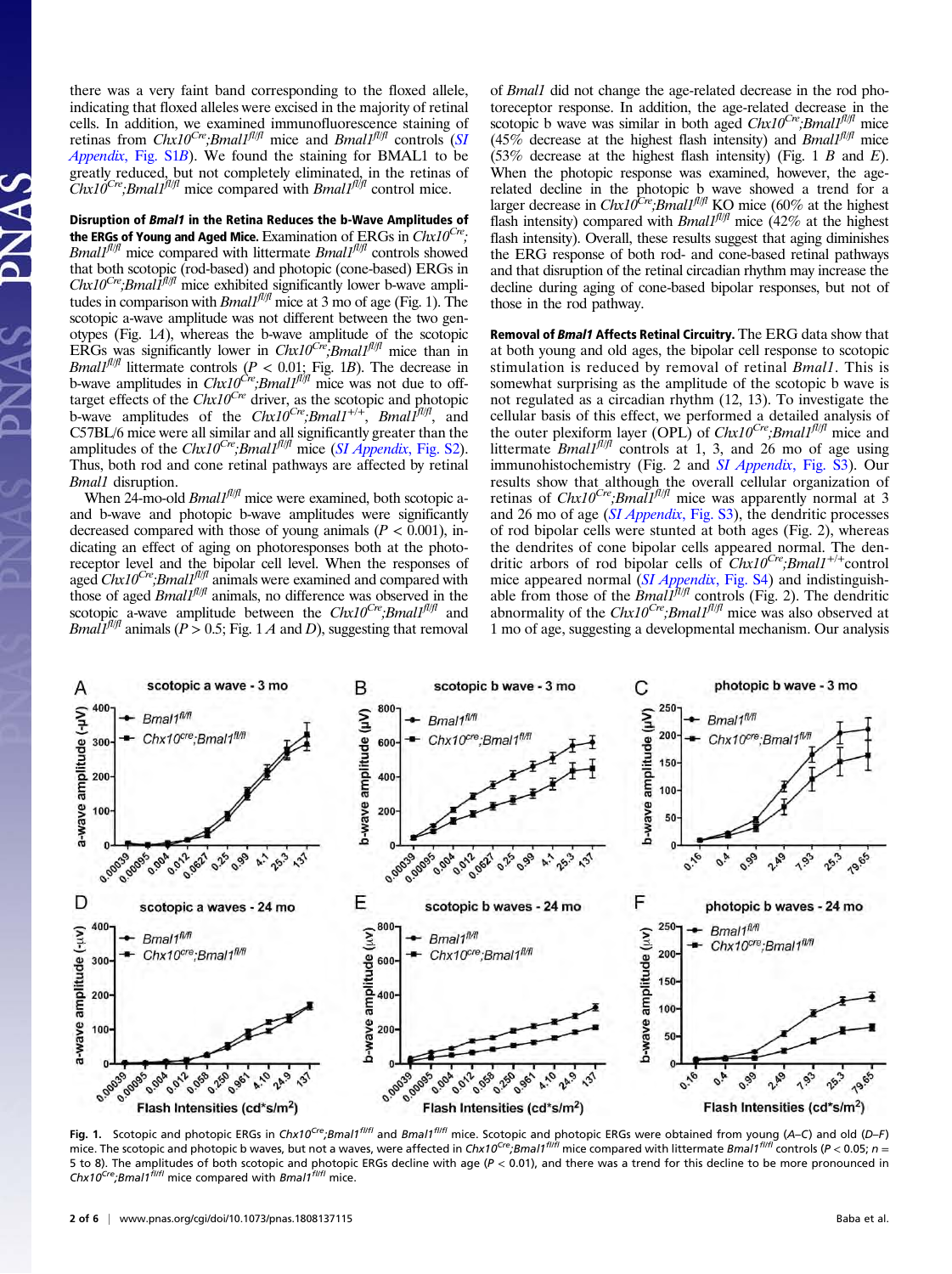

Fig. 2. The dendritic processes of rod bipolar cells are affected in Chx10<sup>Cre</sup>;Bmal1<sup>fl/fl</sup> mice. Synaptic connections between photoreceptor cells (anti-PSD95, red) and bipolar cells (anti-PKCα, green) in Chx10<sup>Cre</sup>;Bmal1<sup>fl/fl</sup> and Bmal1<sup>fl/fl</sup> mice at the ages of 1, 3, and 26 mo. White asterisks show the presence of dendritic arborization in Bmal1<sup>flifl</sup> mice; white arrows show the stunted dendritic arborizations in Chx10<sup>Cre</sup>;Bmal1<sup>flifl</sup> mice at all of the ages tested.

also revealed that in old, but not young,  $Chx10^{Cre}$ ; Bmall<sup>fl/fl</sup> mice, the morphology of the cone outer segments and pedicles was al-tered (see cone arrestin staining, [SI Appendix](http://www.pnas.org/lookup/suppl/doi:10.1073/pnas.1808137115/-/DCSupplemental), Fig. S3). These results suggest that the effects of BMAL1 removal on rod and cone retinal visual pathways are mediated by different mechanisms.

Effects of Bmal1 Disruption on Inner and Outer Retinal Structure. We used spectral-domain optical coherence tomography (SD-OCT) and immunohistochemistry to further investigate the effect of Bmal1 removal on the retina. This analysis showed that the overall thickness of the retina was slightly reduced in  $Chx10^{Cre}$ ; *Bmall<sup>fl/fl</sup>* mice compared with *Bmall*<sup> $\bar{f}^{I/fI}$ </sup> mice in young and old animals ( $P < 0.05$  at 3 mo and  $P < 0.001$  at 24 mo; Fig. 3A and [SI](http://www.pnas.org/lookup/suppl/doi:10.1073/pnas.1808137115/-/DCSupplemental) Appendix[, Fig. S5\)](http://www.pnas.org/lookup/suppl/doi:10.1073/pnas.1808137115/-/DCSupplemental). Although the thickness of the photoreceptor layer (PRL) in young mice of both genotypes was the same, we observed a modest but significant reduction of the PRL thickness<br>in older  $Chx10^{Cre}$ ;*Bmal1<sup>fl/fl</sup>* mice ( $P < 0.001$  at 24 mo; Fig. 3*B*). To further investigate the effects of  $Chx10^{Cre}$ ; Bmall<sup>fl/fl</sup> disruption



Fig. 3. Quantification of SD-OCT. (A) A small but significant difference in the total thickness of the retina was detected between Bmal1<sup>fl/fl</sup> and Chx10<sup>Cre</sup>; Bmal1<sup>fl/fl</sup> genotypes at both ages investigated (\*P < 0.05 at 3 mo and  $***P < 0.001$  at 24 mo). (B) No difference in the thickness of PRL was observed between young Bmal1<sup>fl/fl</sup> and Chx10<sup>Cre</sup>;Bmal1<sup>fl/fl</sup> mice, whereas a significant reduction in the thickness of the PRL was detected in older Chx10<sup>Cre</sup>;Bmal1<sup>fl/fl</sup> mice with respect to the *Bmal1<sup>fl/fl</sup>* mice (\*\*\* $P < 0.001$ at 24 mo).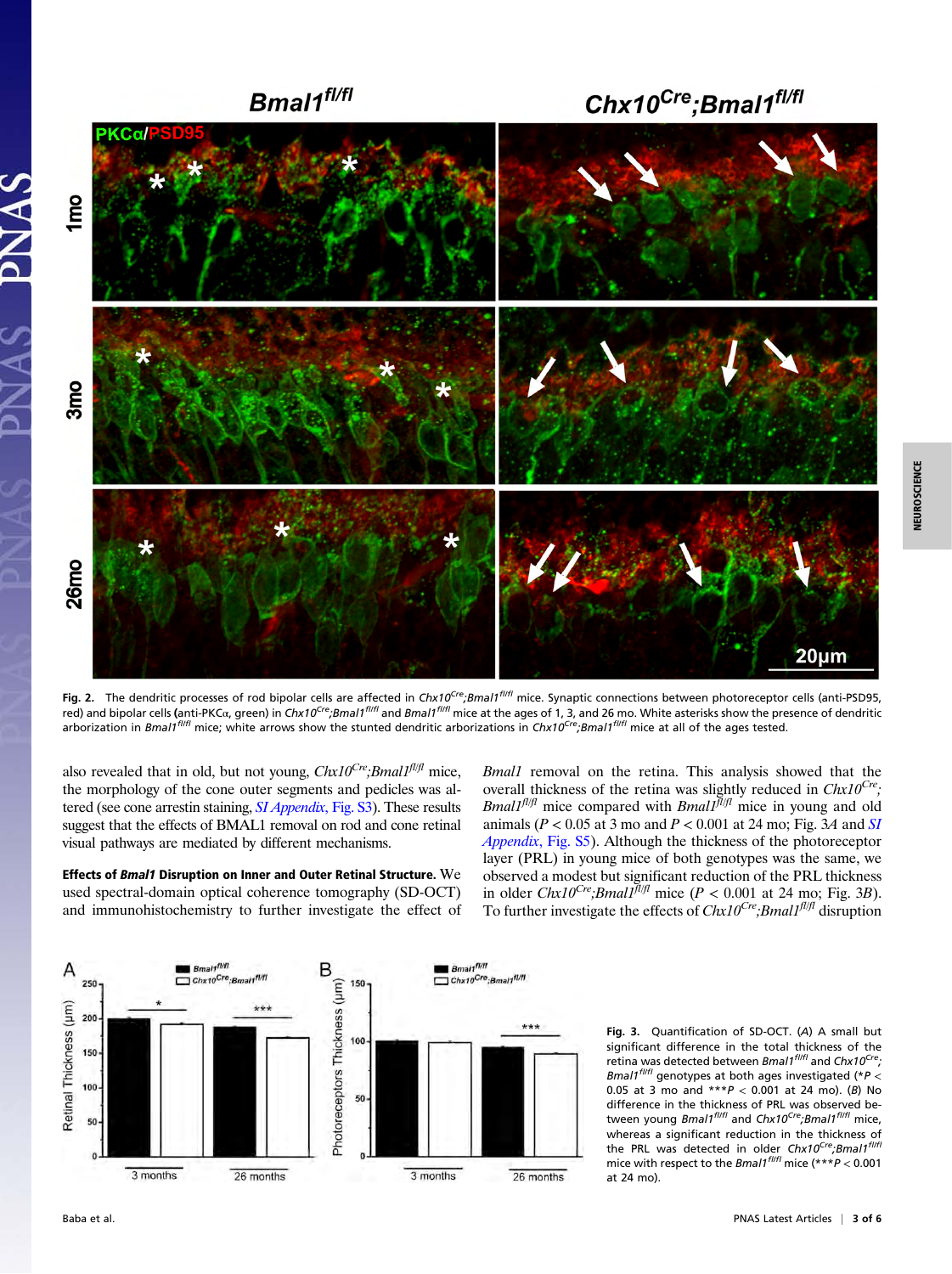on retinal thickness, detailed segmentation analysis of retinal layers was performed (SI Appendix[, Table S1](http://www.pnas.org/lookup/suppl/doi:10.1073/pnas.1808137115/-/DCSupplemental)). As early as 3 mo of age, the OPL, the inner nuclear layer, and the inner plexiform layer were significantly thinner in the conditional KO mice compared with age-matched  $Bmal<sup>fI/fI</sup>$  littermate controls. These differences became larger with increasing age. At 3 mo of age, there was no significant effect of genotype on the ganglion cell/ nerve fiber layer (GC/NFL) or outer nuclear layer (ONL) thickness, although there was a trend for reduced thickness of the ONL in  $ChxI0^{Cre}$ ; Bmall<sup>fl|fl</sup> mice. However, by 12 mo of age, the ONL and GC/NFL thicknesses were also significantly reduced in  $Chx10^{Cre}$ ; Bmall<sup>fl/fl</sup> mice compared with age-matched  $Bmal1<sup>f1/f1</sup>$  mice, and this effect increased with advancing age. The thinner retina of  $Chx10^{Cre}$ ; Bmal1<sup>fl/fl</sup> mice was also observed compared with  $Chx10^{Cre}$  mice lacking the floxed *Bmal1* alleles  $(Chx10<sup>Cre</sup>; Bmal1<sup>+/+</sup>; SI Appendix, Fig. S6).$  $(Chx10<sup>Cre</sup>; Bmal1<sup>+/+</sup>; SI Appendix, Fig. S6).$  $(Chx10<sup>Cre</sup>; Bmal1<sup>+/+</sup>; SI Appendix, Fig. S6).$ 

Cone Photoreceptor Viability During Aging Is Reduced in Chx10<sup>Cre</sup>; **Bmal1<sup>fl/fl</sup>** Mice. Because *Bmal1* protein is expressed in mouse cone photoreceptors, but not in rods (8), we investigated the effect of *Bmall* removal on cone viability with aging (Fig.  $4A-F$ ). We found no effect of genotype on cone photoreceptor number at 3 mo of age. However, consistent with SD-OCT results,  $Chx10^{Cre}$ ; *Bmal1<sup>fl/fl</sup>* mice at 26 mo showed a reduction of about 60% in the number of cone outer segments ( $P < 0.001$ ; Fig. 4C) and cone nuclei  $(P < 0.01$ ; Fig. 4F) compared with younger mice. A significantly smaller reduction in the number of cones (25 to  $30\%, P < 0.01$ ) was seen in old *Bmall<sup>fl|fl</sup>* mice (Fig. 4 C and F). In addition, the remaining cones in the 26-mo-old  $Chx10^{Cre}$ ; *Bmal1<sup>fl/fl</sup>* mice had significantly shorter outer-segment (OS) plus inner-segment (IS) lengths compared with  $Bmal\tilde{I}^{[1|j]}$  mice (Fig. 4B and SI Appendix[, Fig. S7\)](http://www.pnas.org/lookup/suppl/doi:10.1073/pnas.1808137115/-/DCSupplemental). These results, combined with the photopic ERG phenotype, show that conditional deletion of  $Chx10<sup>Cre</sup>; Bmal1<sup>f1/f1</sup>$  results in accelerated age-related disruption of cone cell structure, function, and viability.

Chx10<sup>Cre</sup>;Bmal1<sup>f//fl</sup> Removal Results in Lower Contrast Sensitivity in Both Young and Aged Mice. To determine whether visual function is affected by Bmal1 gene disruption in the retina, an optomotor response test was used to measure contrast sensitivity and visual acuity (14), the latter defined by spatial frequency threshold (15) in young and old  $Chx10^{Cre}$ ; Bmall<sup>fl/fl</sup> and Bmall<sup>fl/fl</sup> mice. A small but significant difference was observed in visual acuity between  $Bmal1^{fl/f}$  and  $Chx10^{Cre}; Bmal1^{fl/f}$  mice at both ages tested ( $P < 0.05$  and  $P < 0.01$ , respectively; *[SI Appendix](http://www.pnas.org/lookup/suppl/doi:10.1073/pnas.1808137115/-/DCSupplemental)*, Fig.  $S8A$  $S8A$ ). *Bmall<sup>fl/fl</sup>* mice exhibited significantly higher contrast sensitivity than  $Chx10^{Cre}$ ; Bmall<sup>fl/fl</sup> mice ( $P < 0.001$ ; [SI Appendix](http://www.pnas.org/lookup/suppl/doi:10.1073/pnas.1808137115/-/DCSupplemental), Fig. [S8](http://www.pnas.org/lookup/suppl/doi:10.1073/pnas.1808137115/-/DCSupplemental)B). As expected, contrast sensitivity decreased with age in both genotypes ( $P < 0.001$ ; *[SI Appendix](http://www.pnas.org/lookup/suppl/doi:10.1073/pnas.1808137115/-/DCSupplemental)*, Fig. S8B), but even in 24-moold mice, contrast sensitivity was higher in  $\text{Bmall}^{fl/fl}$  mice than in  $Chx10^{Cre}$ ; Bmal1<sup>fl/fl</sup> mice ( $P < 0.001$ ). Advanced age did not accentuate the difference in contrast sensitivity between genotypes.

### **Discussion**

The retinal clock and its circadian outputs play an important role in the regulation of retinal functions, as demonstrated by previous



Fig. 4. Morphological evaluation of cone photoreceptors in young and old Bmal1<sup>fl/fl</sup> and Chx10<sup>Cre</sup>;Bmal1<sup>fl/fl</sup> mice. Peanut agglutinin (PNA) labeling in the central retina of young (A) and old (B) Chx10<sup>Cre</sup>;Bmal1<sup>fl/fl</sup> mice. (C) Quantification of PNA-labeled cones of Bmal1<sup>fl/fl</sup> and Chx10<sup>Cre</sup>;Bmal1<sup>fl/fl</sup> mice retinas at 3 and 26 mo of age. A significant change in the number of PNA-positive cells is observed between Bmal1<sup>fl/fl</sup> and Chx10<sup>Cre</sup>;Bmal1<sup>fl/fl</sup> mice at 26 mo of age (\*\*\*P < 0.001). Cone arrestin (Arr4) staining in young (D) and old (E) Chx10<sup>Cre</sup>;Bmal1<sup>fl/fl</sup> mice. (F) Quantification of cone arrestin staining in Bmal1<sup>fl/fl</sup> and Chx10<sup>Cre</sup>; Bmal1<sup>flifl</sup> mice retinas at 3 and 26 mo of age. A significant change in the number of arrestin-positive cells is observed between Bmal1<sup>flifl</sup> and Chx10<sup>Cre</sup>;Bmal1<sup>flifl</sup> mice at 26 mo of age (\*\*P < 0.01). A significant reduction in the number of cones is also observed in both genotypes during aging (Bmal1<sup>flifl</sup>, \*\*P < 0.01; Chx10<sup>Cre</sup>;Bmal1<sup>fl/fl</sup>, \*\*\*P < 0.001). Each bar represents the mean  $\pm$  SEM (n = 3 to 4).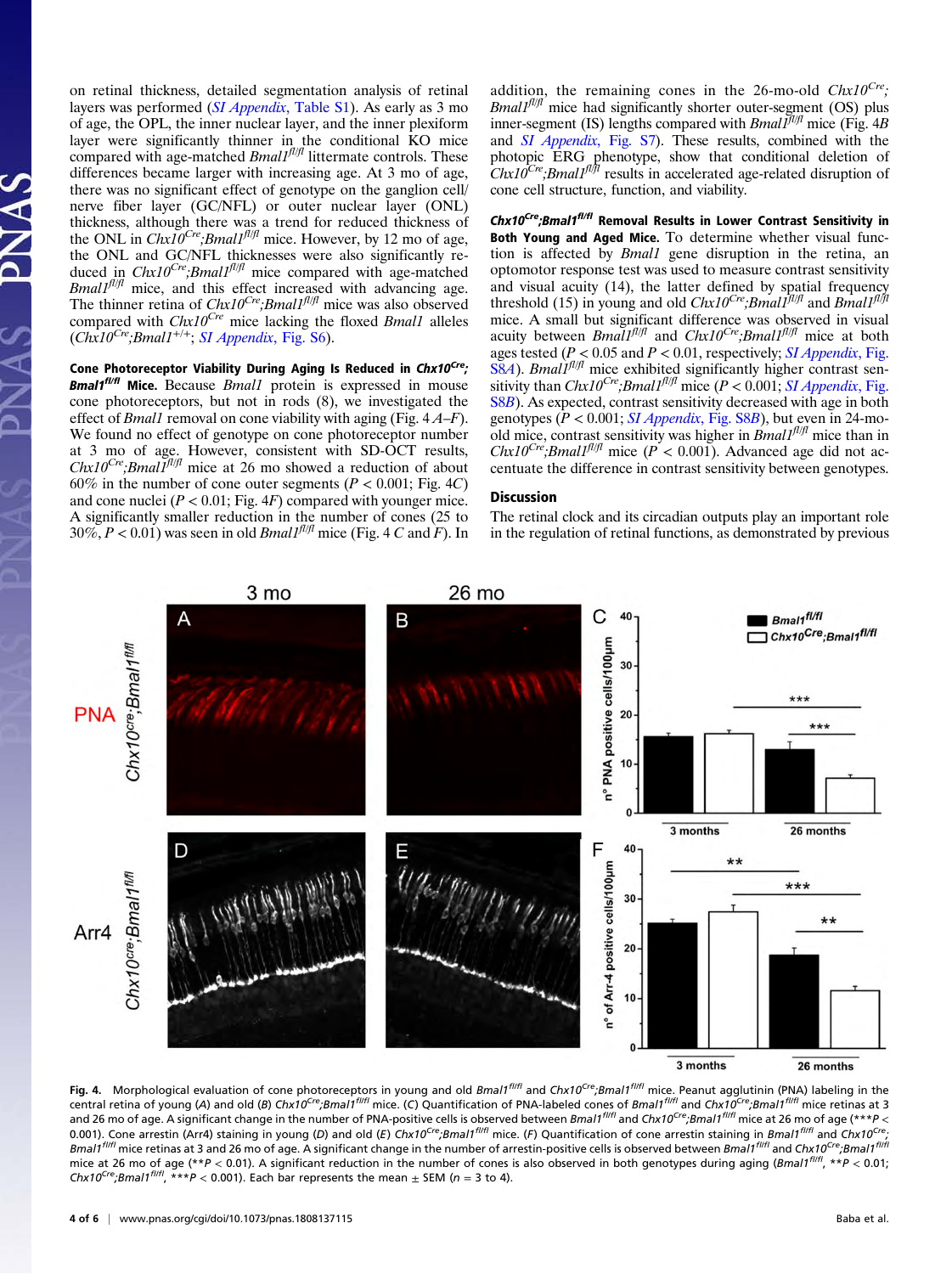NEUROSCIENCE NEUROSCIENCE

studies (9, 13, 14, 16–19). We have extended these findings by examining the effects of Bmal1 disruption on retinal function as a function of age. Our results show that *Bmal1* removal affects both rod- and cone-mediated pathways in the retina, consistent with previous results (9) and, further, that Bmal1 removal also produces changes during aging in both pathways. Interestingly, the multiple effects of *Bmall* removal on visual signaling appear to be mediated by multiple, separate mechanisms.

The principal evidence for the effect of *Bmall* on retinal aging comes from cone photoreceptor analyses in young and older  $Chx10^{Cre}$ ; Bmal1<sup>fl|fl</sup> and Bmal1<sup>fl|fl</sup> mice, supported by electroretinography studies. The ERG, consisting mainly of an a wave and a b wave, is a commonly used method to assess retinal functioning. In the darkadapted (scotopic) ERGs, the a wave represents the response of the rod photoreceptors to a flash of light, and the b wave represents the response of the rod bipolar cells. Similarly, the light-adapted (photopic) ERGs can be used to detect alterations in the cone pathway. Thus, awave and b-wave amplitudes can be used to determine the effects of aging, genetic mutations, or pharmacological treatments on specific retinal cell types (20–22).

Because we observed a significant reduction of the scotopic bwave amplitude in  $Chx10<sup>Cre</sup>$ ; Bmall<sup>fl|fl</sup> mice with no effect on the a-wave amplitude, we concluded that the effects of Bmal1 removal should be observable at the level of the OPL rather than on the photoreceptors directly. Indeed, our SD-OCT and immunohistochemistry analyses revealed that the OPL was significantly thinner and that the rod bipolar cells have stunted dendritic processes in  $Chx10^{Cre}$ ; Bmal $1f^{fl/fl}$  mice (Fig. 2 and [SI](http://www.pnas.org/lookup/suppl/doi:10.1073/pnas.1808137115/-/DCSupplemental) Appendix[, Table S1\)](http://www.pnas.org/lookup/suppl/doi:10.1073/pnas.1808137115/-/DCSupplemental). Interestingly, this phenotype was already present in  $Chx10^{Cre}$ ; Bmal1<sup>fl/fl</sup> mice as early as 28 to 30 d of age (Fig. 2), suggesting that the lack of dendritic processes in these cells is likely due to the action of BMAL1 in the bipolar cells during retinal development rather than to a degenerative process occurring in postnatal life.

Consistent with this interpretation, deletion of Bmal1 or Clock delays the establishment of inhibitory neuronal networks in the visual cortex during a critical period of development (23). Because we did not observe similar dendritic abnormalities in cone ON bipolar cells of  $Chx10^{Cre}$ ; Bmal1<sup>fl/fl</sup> mice, our electroretinography, SD-OCT, and cone viability results suggest that BMAL1 removal may directly affect the cones.

The absence of *Bmal1* also affected visual acuity and contrast sensitivity (*SI Appendix*[, Fig. S5\)](http://www.pnas.org/lookup/suppl/doi:10.1073/pnas.1808137115/-/DCSupplemental). Interestingly, mice lacking dopamine D4 receptors  $(D_4Rs)$  also have disrupted circadian rhythms of contrast sensitivity and light-adapted ERG responses, with decreases during the subjective daytime, suggesting that dopamine signaling promotes daytime enhancement of visual function (13). The observation that  $D_4R$  KO mice and  $Chx10^{Cre}$ ;  $Bmal1<sup>f1/f1</sup>$  mice show similar phenotypes suggests that removal of Bmal1 from dopaminergic cells within the retina may also be involved in the modulation of these functions (9).

Several studies have reported a decrease in photoreceptor function during aging (20–22), and our results indicate that in mice lacking *Bmal1*, photoreceptor to bipolar cell signaling is significantly impaired with respect to age-matched  $BmalI<sup>f1/f1</sup>$ mice. We found no difference, however, in the response of rod photoreceptors with aging, as the a-wave amplitude of the scotopic ERGs was not different between  $Chx10^{Cre}$ ; Bmal1<sup>fl/fl</sup> and *Bmall*<sup> $f l / f l$ </sup> mice at the two ages tested (Fig. 1). This observation is consistent with the apparent absence of circadian clock proteins in rod photoreceptors (8). Although the amplitudes of the scotopic a and b waves steadily decreased in both genotypes with age, the magnitude of the decreases was not different between  $Chx10^{Cre}$ ; Bmall<sup>fl/fl</sup> and Bmall<sup>fl/fl</sup> mice (a wave, 47% and 44%; b wave, 53% and 45%, respectively). On the other hand, the amplitude of the b wave of the photopic ERG appeared to decrease more with age in  $Chx10^{Cre}$ ; Bmall<sup> $\bar{\beta}$ l/fl mice (60%) compared with</sup>  $Bmal1<sup>f1/f1</sup>$  mice (42%, Fig. 1). Aging also significantly affected visual acuity and contrast sensitivity, and old  $Bmal<sup>fI/fI</sup>$  mice performed significantly better than  $Chx10^{Cre}$ ; Bmal1<sup>fl/fl</sup> mice with respect to both functions ([SI Appendix](http://www.pnas.org/lookup/suppl/doi:10.1073/pnas.1808137115/-/DCSupplemental), Fig. S5). Therefore, the results obtained both with the ERGs and the optomotor response test demonstrate that removal of *Bmall* from the retina accelerates the aging of visual perception in the retina.

In previous work, Storch et al. (9) observed no difference in the morphology and/or number of photoreceptor cells between young  $\dot{C}hx10^{\dot{C}r\dot{e}}$ ; Bmal1<sup>fl|fl</sup> and Bmal1<sup>fl|fl</sup> mice. In contrast, using SD-OCT, we detected a small but significant reduction of PRL and ONL thicknesses in  $Chx10^{Cre}$ ; *Bmall<sup>fl/fl</sup>* mice, but only in older mice (Fig. 3 and SI Appendix[, Table S1](http://www.pnas.org/lookup/suppl/doi:10.1073/pnas.1808137115/-/DCSupplemental)). The observation that the a-wave amplitude of the scotopic ERG was not reduced in Chx10<sup>Cre</sup>;Bmal1<sup>flf</sup> mice compared with age-matched Bmal1<sup>fl</sup>/fl mice, together with the observation that BMAL1 protein is detectable in the cones, but not in the rods (8), suggested that cone viability was selectively affected by removal of Bmal1. Indeed, we detected a significant age-related decrease in the number of cones (outer segments and nuclei) in mice lacking Bmal1 (Fig. 4), suggesting that these cells are directly affected by Bmall removal. We also observed that the remaining cones in old  $Chx10^{Cre}$ ; Bmal1<sup>fl/fl</sup> mice had shorter OS+IS lengths ([SI Appendix](http://www.pnas.org/lookup/suppl/doi:10.1073/pnas.1808137115/-/DCSupplemental), [Fig. S7\)](http://www.pnas.org/lookup/suppl/doi:10.1073/pnas.1808137115/-/DCSupplemental). Sawant et al. (10) found that the ratio of OS length to OS+IS length was already reduced at 3 mo of age, suggesting that there may be an early-onset shortening of outer segments before reduction in IS length. These researchers also showed that retinal Bmal1 disruption affects the spectral identity of cones during development. Thus, BMAL1 appears to play important roles in both cone development and cone viability during aging. Whether these two roles are related is unknown. Cones are known to be among the cells with highest metabolism within the body (24) and, therefore, alteration of metabolic processes within these cells is likely to affect their health status and viability. It is now well established that the circadian clock controls cellular metabolism (1).

Finally, it is worth noting that disruption of the retinal melatonin system (a key circadian output in the eye) also produces a significant reduction in the number of cone photoreceptors (about 30%) during aging (25). Hence, it appears that a significant feature of the dysfunction of the retinal circadian system produced by genetic mutation of the clock genes or its circadian output is the effect on cone viability.

In conclusion, our results demonstrate that removal of Bmal1 from the retina has multiple effects on both rod and cone pathways and that several of these effects are importantly related to aging. In the cone pathway, the primary effect is on cone viability, an effect that is accentuated in aging mice. In the rod pathway, we observed that retinal *Bmal1* removal caused stunting of rod bipolar cell dendrites and thinning of the OPL in both young and old mice, a result that has been previously unreported. Because Bmal1 is not expressed in rod photoreceptors, this may be an indirect effect mediated through synaptic signaling pathways or may indicate that *Bmall* expression in rod bipolar cells is necessary for their normal development.

## Methods

Animals. Retinal Bmal1 KO (Chx10<sup>Cre</sup>;Bmal1<sup>fl/fl</sup>) and control (Bmal1<sup>fl/fl</sup> or  $Chx10<sup>Cre</sup>; Bmal1<sup>+/+</sup>$  mice on C57BL/6 background (9) were bred and housed in the animal facility at Emory University School of Medicine. Mice were genotyped by PCR analysis of genomic DNA. The mice were kept under standard laboratory conditions in a 12-h light/12-h dark cycle (illumination with fluorescent strip lights, 200 lx at cage level during the day); water and food were provided ad libitum. Animal experimentation was carried out in accordance with the National Research Council Guide for the Care and Use of Laboratory Animals (26) and the Association for Research in Vision and Ophthalmology Statement for the Use of Animals in Ophthalmic and Vision Research, and approved by the Institutional Animal Care and Use committees of Morehouse School of Medicine and Emory University.